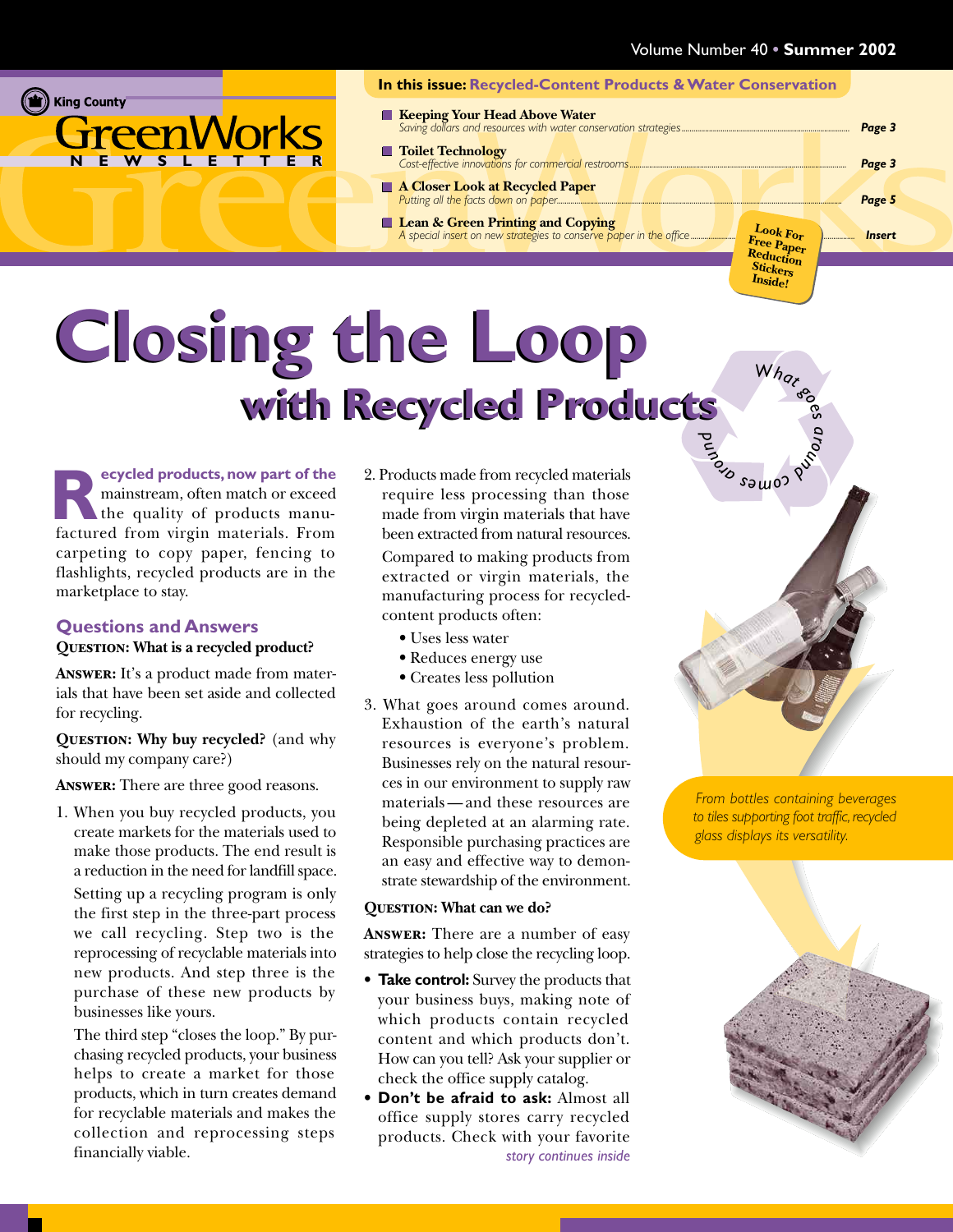### <span id="page-1-0"></span>**Closing the Loop with Recycled Products**

#### *[continued from front page](#page-0-0)*

office supply store for the product you need. Many suppliers offer whole sections in their catalog that list nothing but recycled products. If your vendor values your business, they will carry the recycled products you request.

- **Change your company's purchasing or procurement policy:** Require your business to purchase recycled products whenever possible — or whenever the cost of the recycled product is the same as or less than the cost of a non-recycled product.
- **Call King County Green Works at 206-296-8800:** We can send you a sample procurement policy and a sample letter to a vendor requesting recycled products.

#### **Question: What to buy?**

**Answer:** There are a wide range of recycled products, but we'll note some common ones here.

- **Recycled-Content Paper:** Getting recycled-content paper is easy. All major paper mills produce recycled paper, giving businesses many choices for high quality, reasonably priced stationery and photocopy paper. Other paper products such as file folders, paper towels and even tissue paper are also available with recycled content.
- **Automotive Products:** Use rerefined oil and antifreeze in vehicles, especially in your delivery or service fleet. Purchase retread tires for large vehicles, vans and delivery trucks.



• **More Ideas:** Almost any product that your business uses is available with recycled content, including: plastic and rubber products; construction and landscaping products; remanufactured carpeting; tiles made of recycled glass; and plastic lumber.

#### **For Help**

[Check the sidebar on page 5,](#page-4-0) or call King County Green Works at 206-296- 8800 for tips on finding local vendors of recycled products.

We also have access to a national database of manufacturers that offer a wide variety of recycled products. We can search this on-line guide by product, material, company, brand name and location. You can then contact the manufacturer to find local retailers.

If you are a large business and would like to subscribe to the Recycled Product Guide, call 800-267-0707 or check out the web site at [www.recyclingmarkets.net](http://www.recyclingmarkets.net). A subscription that includes a printed copy of the guide plus access to the database costs \$215 per year.  $\odot$ 

### S<br>Resources SAVINGS

#### Buying recycled laser cartridges is smart business

*Back in 1991, King County initiated a recycled-content procurement policy that included laser cartridges. Working with AMS Laser Supply, last year King County purchased 4,765 cartridges, including everything from ink-jet cartridges to fax and other toner cartridges. The cost was approximately \$155,500, or 66 percent less than the costs of new cartridges — a savings of \$300,000. For more information, look up* [www.metrokc.gov/](http://www.metrokc.gov/procure/green/tonecart.htm) [procure/green/tonecart.htm](http://www.metrokc.gov/procure/green/tonecart.htm)*.*

Page 2

### **Dumped on at the Office**



*The moral of the story—Recycled products are now mainstream, with options that work and look as good as new products made from virgin materials. See our cover story to find out more!*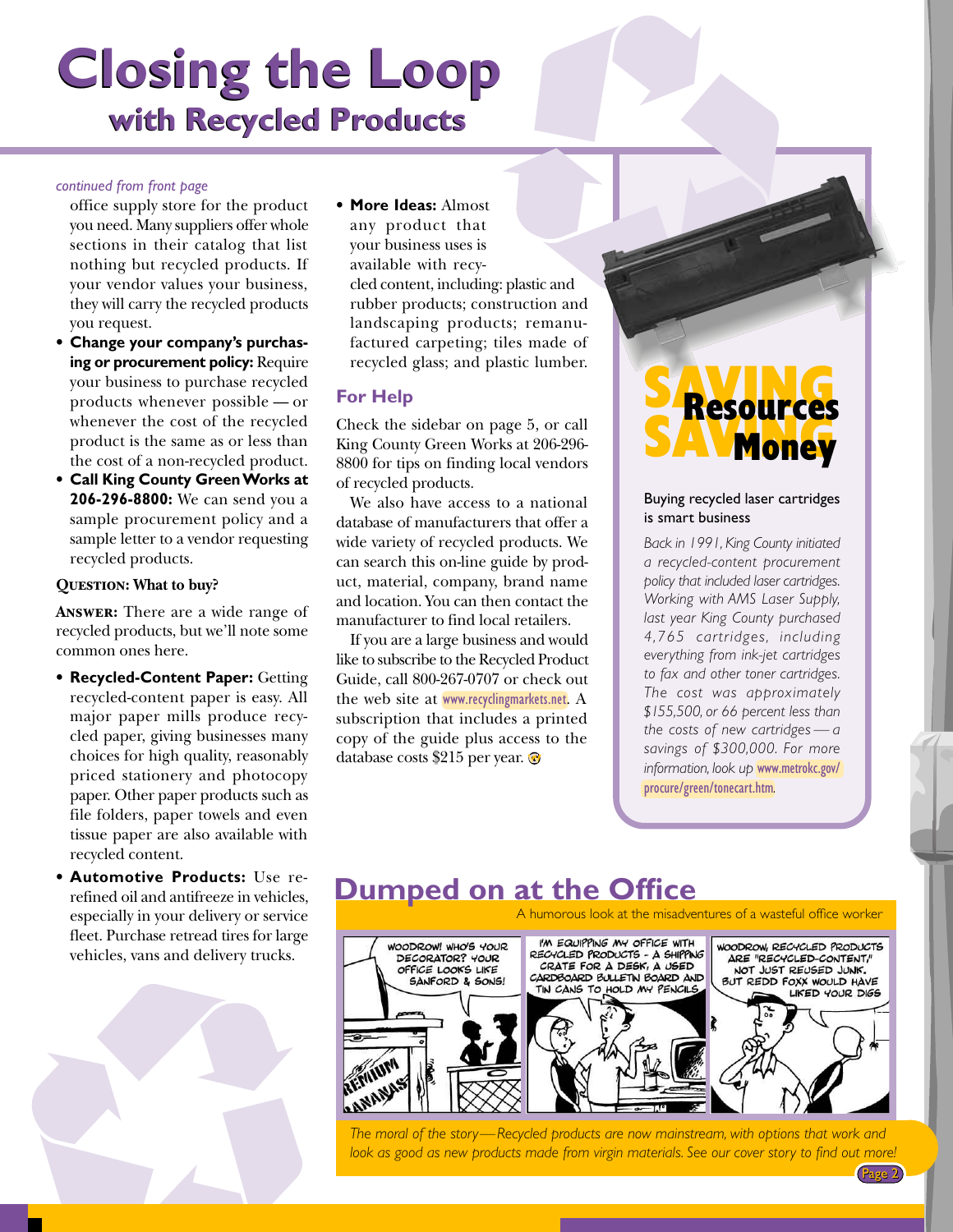# <span id="page-2-0"></span>'oilet<br>danolo

*Replacing existing high-flow fixtures with water-conserving fixtures can save businesses up to 50 percent on water used for toilets, sinks and showers.*

#### Low-flow toilets

*Low-flow toilets consume 1.6 gpf (gallons of water per flush). Older fixtures average 3–4 gpf, with some using as much as 5 gpf. South Seattle Community College reduced water and wastewater costs by 40 percent by installing low-flow fixtures in all restrooms in 18 buildings.*

#### No-Water Urinals

*Bellevue Community College (BCC) saves an estimated 45,000 gallons and \$433 per urinal annually due to the nowater urinals installed in one building. Sewer cost savings are estimated to be even higher.*

*The fiberglass fixture uses no water and catches waste in removable filters with an odor-stopping 'blue seal' liquid. Once waste passes through the seal, it continues into the building's main sewer system. The liquid is replenished once a week, and the recyclable filters are replaced every few months.*

*Used over 600 times per day an average of six days a week, the new fixtures at BCC have no reported overflow, clogging or odor problems. Overall*



*savings are significant when cost savings for*

*water, sewer and lowered maintenance (due to decreased blockage, overflow and cleaning) are added up.*

#### Rebate and incentive programs

*Incentive financing and rebates are available to help businesses with upfront costs of installing efficient fixtures. (See "Keeping Your Head Above Water" on this page for more details.)*

#### Simple solutions save \$\$

*Easy ways to reduce water usage—and costs—include locating leaks and making sure existing fixtures were properly installed. One leaky toilet can cost a business up to \$75 per day. And improperly installed flaps or flush valves can transform a "low-flow" model into one that uses up to 5 gpf.*

### Keeping Your Head Above Water Above Water Keeping Your Head

**ow important is water?** Water covers 80 percent of the earth's surface, makes up two-thirds of **Example 18 per covers 80 percent of the earth's surface, makes up two-thirds of the human body, and 70 percent of the** brain. But fresh water is less than 3 percent of the global total, much of it trapped in glaciers, icecaps or deep in the Earth.

So how critical is water to business? Manufacturing, processing, cleaning, cooling, and irrigating require massive amounts of water. Here are a few facts that drive the point home:

- Every day, U.S. businesses and residents use more than 380 billion gallons of water, or approximately 1,668 gallons per person.
- 39,000 gallons of water are needed to manufacture the average domestic automobile.
- Producing a typical fast-food lunch hamburger, french fries and a soft drink — uses 1,500 gallons of water. This includes the water to produce the soda and the water to grow both the potatoes and the grain for feeding the cattle.

All that water requires a huge commitment of natural resources and a substantial wad of cash. So conservation makes sense on a number of levels.

#### **Financial Incentive Programs**

Most King County businesses are eligible for grant and rebate programs to help pay for water-efficient fixtures and other water conservation practices. Local utilities, including Seattle Public Utilities and their purveyor partners across King County, offer financial incentives via the Water Smart Technology Program.

This program provides rebates on water conservation technologies such as lowflow toilets, air-cooled commercial ice machines and commercial resourceefficient washers for laundromats and apartments. Businesses may also be eligible for additional water conservation incentives, including landscape and irrigation system assessments[. Check the](#page-3-0) [sidebar on page 4 for resources.](#page-3-0)

#### **Cost Savings**

How much can you save? Cost savings can range from hundreds to literally hundreds of thousands of dollars.

The Sheraton Seattle Hotel and Towers converted 39 ice machines from watercooled operation to air-cooled models, reducing water consumption by more than 5.2 million gallons a year. Their original investment of \$208,000 has paid a big return. As water and sewer rates have escalated, the initial annual savings of \$21,000 realized by the hotel in 1993 has grown to over \$60,000 per year.

The Sheraton also worked with Seattle Public Utilities to replace five "roto-clone" exhaust fans that use water to filter air as it leaves the building. Waterless replacement fans reduced consumption by 9.5 million gallons per year, saving the hotel \$72,000 annually.

Every business sector can save dollars and resources with water conservation strategies. The EPA's Water Alliance for Voluntary Efficiency (WAVE) helps businesses reduce water consumption by 15–30 percent by providing water management software, technical support and free publicity.

Page 3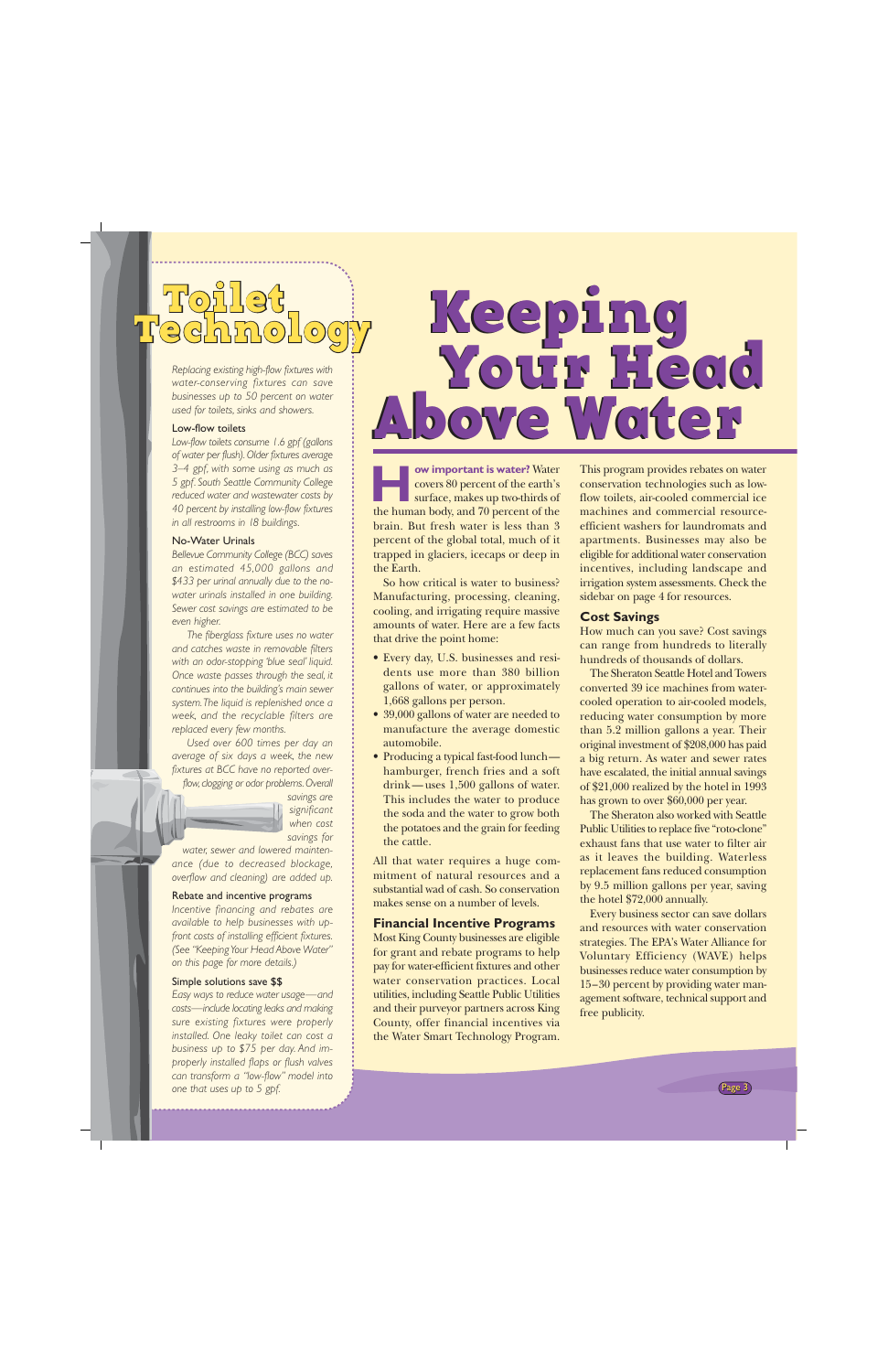#### <span id="page-3-0"></span>*The Business of Water Conservation*

*"When the well's dry, we know the worth of water."*

*—Benjamin Franklin, Poor Richard's Almanac, 1746*

#### **Basic principles and tips: 1** *Reduce and conserve water*

- Increase employee awareness. Install signs promoting water conservation in key locations such as restrooms and kitchens. Insert reminders in emails, memos and newsletters.
- Check water supplies for leaks; repair dripping faucets and leaking toilets. Ask landscape and irrigation contractors to periodically check irrigation systems. For hidden leaks, businesses can contract with leak detection consultants. They are relatively easy to find on the Internet, and are also listed in the Yellow Pages under "Plumbing Contractors" or in some books under "Leak & Pipe Locating."
- Promote water-efficient landscaping, called xeriscaping, through the use of native plants, drought resistant vegetation, mulching, proper irrigation, and minimal use of turf and ornamental plants.

#### **2** *Install water efficient fixtures and systems*

- Replace older toilets with low-flow models. Each new unit can save at least \$120 – \$180 annually on water and sewer bills.
- Use water-saving devices such as spring-loaded levers and motion sensors on faucets and toilets.
- Install low-flow aerators on faucets and other fixtures.
- Replace water-cooled refrigeration and ice machines with aircooled systems.
- Use drip irrigation systems instead of sprinklers. Install rain sensors that automatically turn off irrigation systems on wet days.

#### **3** *Reuse water*

- Utilize treated wastewater or reclaimed water for other industrial uses, and for landscape or agricultural irrigation.
- Reuse water for aesthetic purposes such as fountains or waterfalls.
- Recycle water for the same application for which it was originally used, such as the water used in cooling systems or car washes. For example, high-pressure car washing systems typically use 300–400 gallons per car. In most systems, almost all water is recaptured and recycled back to the pressure tank after each use.

Ben Franklin understood the importance of water. Perhaps it's appropriate that his portrait appears on the \$100 bill. It's a great inspiration when planning your water conservation strategies.

#### **EXAMPLE**

#### King County's Department of Natural Resources and Parks practices what it preaches.

*As part of its Water Reuse Program, King County wastewater treatment plants use reclaimed water for internal plant operations and landscape irrigation, saving 6 million gallons of water per year. Other water conservation strategies include regular audits of water use and purchasing waterconserving washing machines in housing operated by King County Housing Authority. For more information, see list of resources below.*

> [American Water Works Association](http://www.waterwiser.org) www.waterwiser.org 800-926-7337

EPA's Water Alliance for [Voluntary Efficiency \(WAVE\)](http://www.epa.gov/owm/water-efficiency) www.epa.gov/owm/water-efficiency 202-564-0623

King County Department of [Natural Resources and Parks](http://dnr.metrokc.gov/WTD/reuse) Water Reuse Program http://dnr.metrokc.gov/WTD/reuse 206-296-8361

Water Conservation Resources ater

Saving Water Partnership www.savingwater.org *Includes links to water purveyors*

*throughout King County* [206-684-SAVE \(684-7283\)](http://www.savingwater.org)

Seattle Public Utilities [Water Smart Technology Program](http://www.ci.seattle.wa.us/util) www.ci.seattle.wa.us/util 206-684-5883

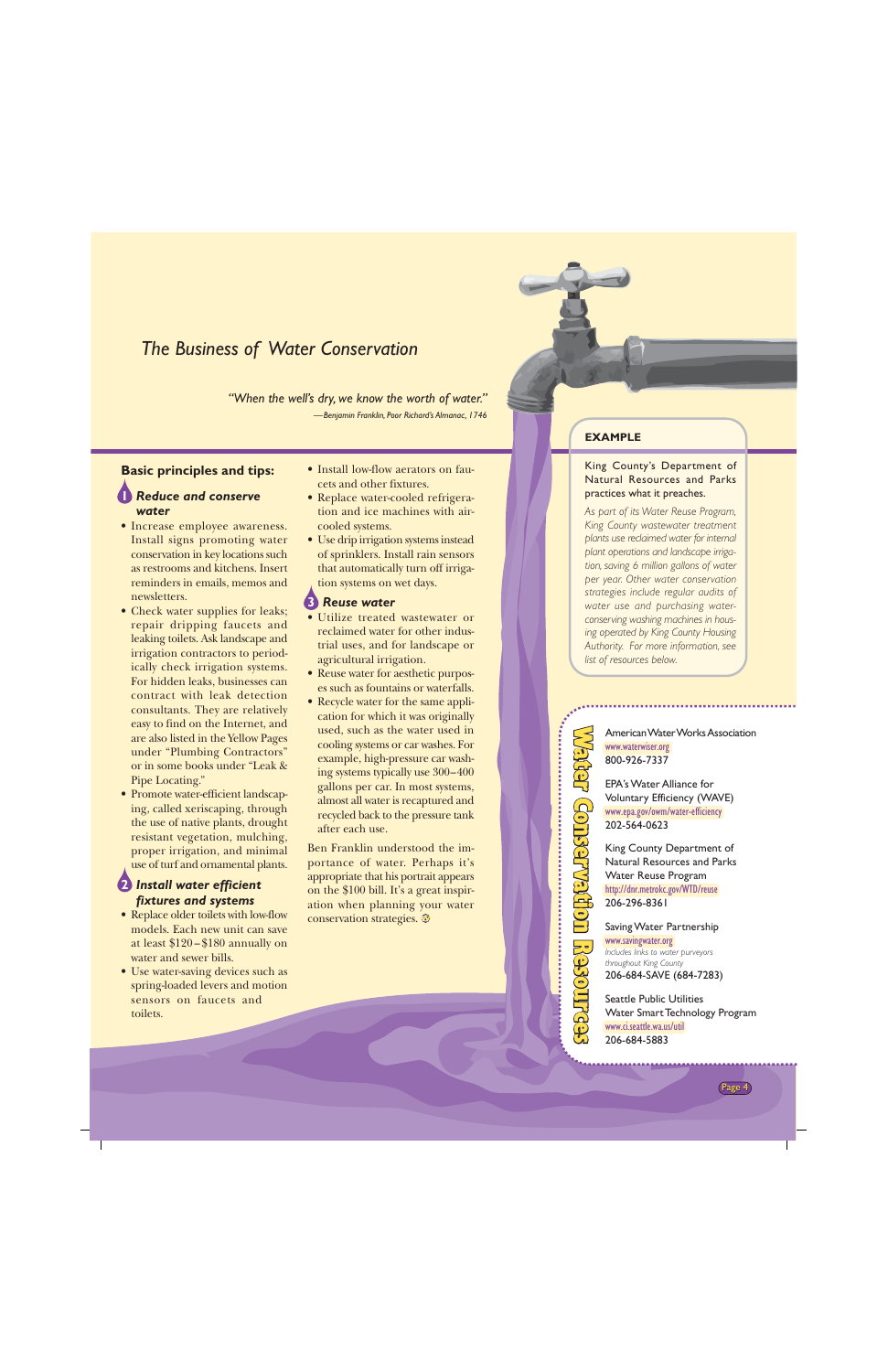#### **a closer look at**

<span id="page-4-0"></span>*Mixed paper can take on new form as a cardboard box.*



### For more Information...

#### **General Recycled Products**

*[King County Green Works Program](http://www.metrokc.gov/greenworks) 206-296-8800*

*[King County Environmental](http://www.metrokc.gov/procure/green) Purchasing Program* www.metrokc.gov/procure/green

*The EPA's list of products and [recycled-content recommendations](http://epa.gov/cpg/products.htm)* epa.gov/cpg/products.htm

*California Integrated Waste [Management Board \(recycled](http://www.ciwmb.ca.gov/RCP) product database)* www.ciwmb.ca.gov/RCP

#### **Recycled Paper**

*Conservatree* [www.conservatree.com](http://www.conservatree.com) *415-721-4230*

*[Recycled Products Purchasing](http://www.recycledproducts.org) Cooperative (RPPC)* www.recycledproducts.org *800-694-8355*

#### **Why buy recycled paper?**

**better question would be:** "Why not?" *Recycled paper* has caught up with *virgin paper* in **A** better question would be:<br>
"Why not?" Recycled paper has<br>
caught up with *virgin paper* in<br>
terms of quality, availability and, in many cases, cost. *(Italicized words are defined in the pullout below)*.

- As to "why?", here are two good reasons. 1.Buying recycled paper supports recycling programs that divert waste paper from landfills. In King County, 30 percent of all non-residential waste is comprised of office paper and other paper products such as cardboard. When businesses buy recycled paper, they stimulate demand for the waste paper that is used to make recycled paper.
- 2.By purchasing recycled paper, businesses also reduce the amount of wood, water and energy that would otherwise be used to make paper. As we continue to deplete natural resources and energy sources, each business must become part of the solution.

#### **"But they're only trees"...**

 Yes, but how many trees? You might be surprised. It takes 24 trees to make each ton of uncoated, non-recycled office paper. A "tree" is defined as a mix of hardwoods and softwoods, 40 feet tall, six to eight inches in diameter. A pallet of copier paper—40 cartons, 400 reams—weighs roughly 2,000 pounds, or one ton.

Think about it: your business consumes 24 trees each time it uses a pallet of virgin office paper, which happens much quicker than you might think.

#### WHAT TO DO?

**Recycled Pa** 

Here are some general guidelines for your business to follow as it makes the switch to recycled paper.

- **Purchase only paper containing at least 30% post-consumer content.** This is the standard minimum procurement requirement for every department of the federal government. Virtually all office paper can legally be labeled "recycled," since even virgin paper mills recycle their *pre-consumer* scraps. It's important to purchase paper with a high percentage of *post-consumer* content, since our goal is to conserve resources by removing paper from the waste stream.
- **Shop around!** Now almost all large and small office supply vendors carry recycled paper, but if they don't carry the paper you need, ask them to stock it or find other suppliers. To negotiate the best price for recycled paper, work with your supplier to obtain a longterm contract and be flexible about delivery requirements.

**Consider buying paper through the Recycled Products Purchasing Cooperative (RPPC).** Members of this nonprofit group realize substantial discounts for orders of 20 cases or more of paper. Membership is free and the purchasing process is simple. (See contact information to the left.)

**Call King County Green Works at 206-296-8800** for help locating recycled paper.<sup>o</sup>

#### *Terms to Understand…*

*Recycled paper or recycled-content paper: paper products made with paper that has been collected and set aside for recycling.*

*Virgin paper: finished paper products made from trees. No recycled content.*

*Pre-consumer recycled paper: finished paper products made from clean paper scraps salvaged from paper mills and businesses* *that manufacture paper products. These are the scraps that didn't make it into a final product the first time around. Almost all paper contains some pre-consumer recycled paper.*

*Post-consumer recycled paper: finished paper products made from paper that has served its intended purpose and been collected from businesses and households for recycling.*

Page 5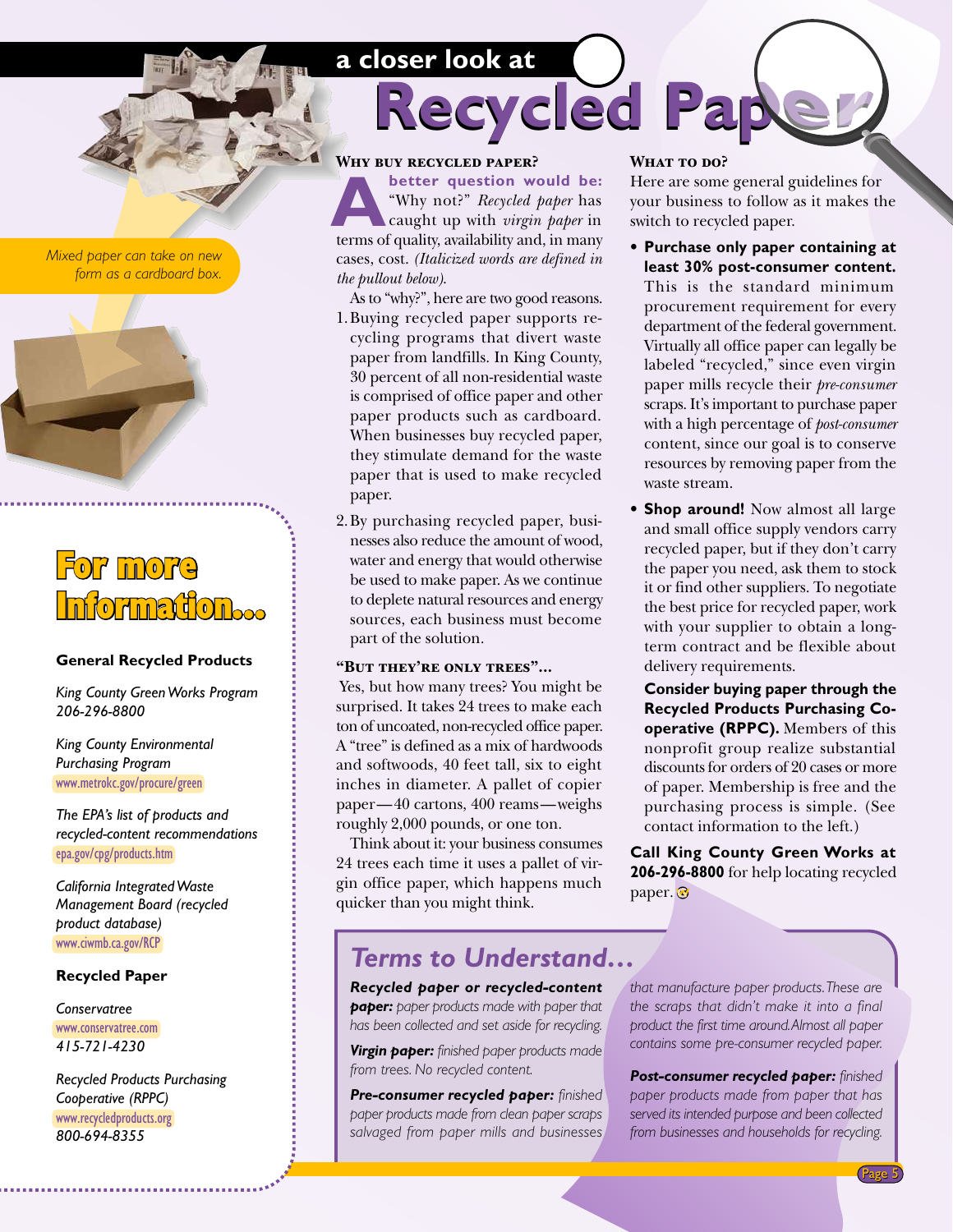Department of Natural Resources and Parks **Solid Waste Division**

**King County** 

Seattle, WA 98104-3855

201 South Jackson St, Suite 701

**Return Service Requested**

**What Have We Here?** We at King County Green Works — producer of this newsletter — take pride in putting into practice

what we preach. I his newsletter is printed using soy-based inks on French Paper Company's Speckletone Basics–Pepper Off-White—an acid and chlorine free 100% post-consumer non-deinked recycled paper.

**Two sides are better than one!** Please make double-sided copies whenever possible. **Reduce Reuse!**

*To contact us:* Phone: 206-296-8800 Email address: [greenworks.swd@metrokc.gov](mailto:greenworks.swd@metrokc.gov) Website: *[www.metrokc.gov/greenworks](http://www.metrokc.gov/greenworks)* Fax: 206-296-4475 • TTY Relay: 711

PRSRT STD S. Postage U. **PAID** Seattle, WA  $P$ ermit No. 14146

#### **This material will be provided in alternate formats upon request.**

Receive King County Green Works Newsletter by email Cut down on waste and receive the newsletter via email. We'll send it to you in Portable Document Format (PDF) that's read with Adobe's Acrobat Reader, a free software download available on the Internet. Just send your email address, name,

and company name to our email address below.

#### your questions, story ideas or other suggestions and comments.

conservation. King County Green Works Newsletter is a quarterly publication written and produced by the King County Solid Waste Division. Inclusion of a business, product or service in this newsletter does not constitute an official endorsement or sponsorship by the Solid Waste Division or King County. Please send us

**King County Green Works** is a waste prevention and recycling assistance program for businesses. It is sponsored by the King County Solid Waste Division along with partnering suburban cities. If your business needs help reducing waste, locating recycled-content products or finding recycling vendors for office waste, contact our business assistance team. We can also provide information and referrals on energy and water

### <span id="page-5-0"></span>So what is<br> **GREAD WOFKS?** What's up with the Stickers?

*King County is sticking with the business community. Inside this newsletter, you'll find stickers to help you promote paper reduction in your business.*

*Place a "Two Sides Are Better*

*Than One" sticker on your copier, printer or computer monitor to serve as a reminder to double-side or to reuse the back*

*side.*

*Here are four simple actions you can take to save paper and conserve resources:*

- *Perform edits on screen.*
- *Make fewer copies print only what you need.*
	- *Make copies doublesided.*

*• Use more of the page by formatting wider text and narrower margins.*

*So stick it to waste.*

*You'll save money on paper, save space in your file drawer…and save time at the copier refilling the paper trays.*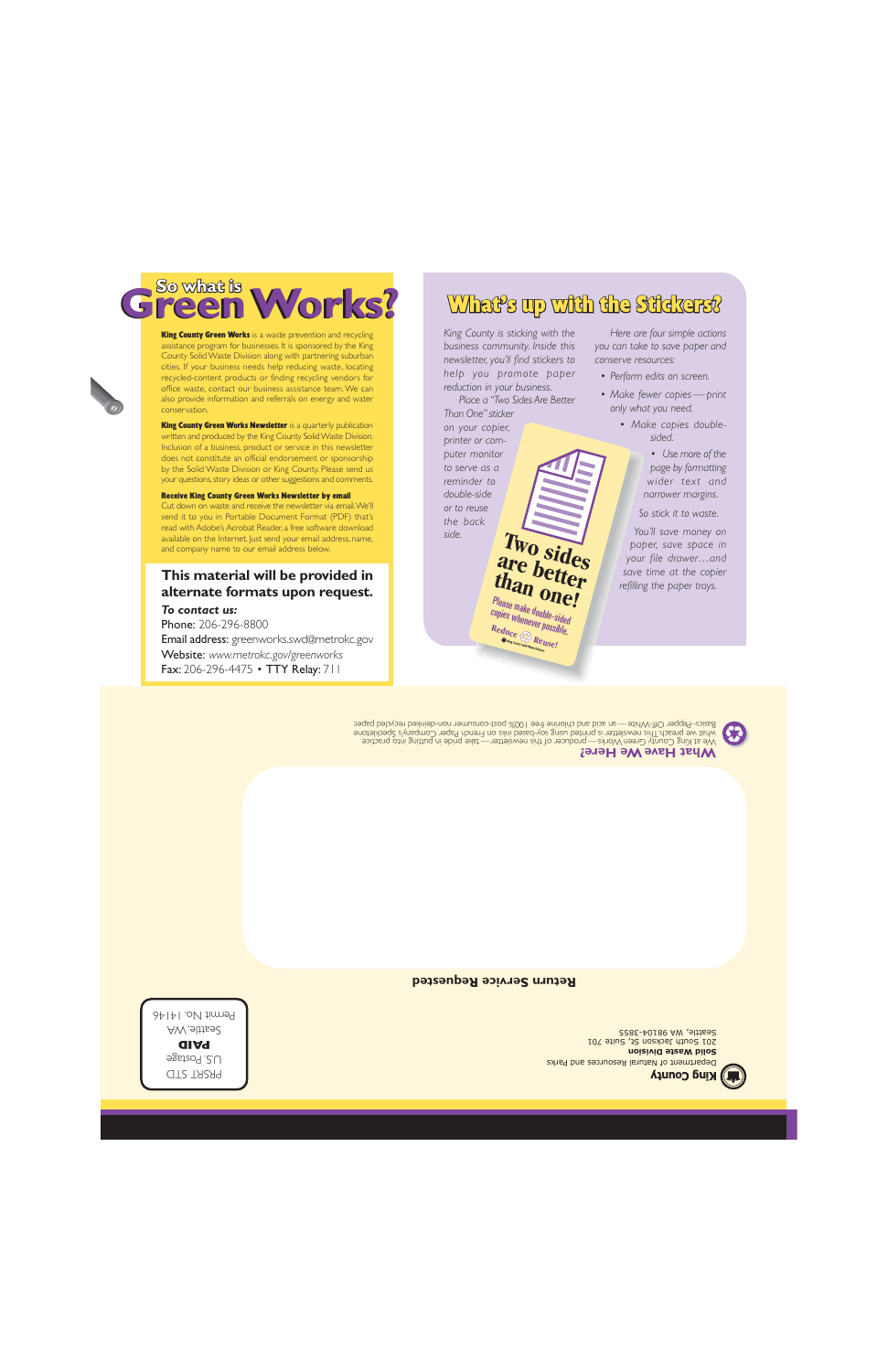$\overline{a}$ 70 m  $\Omega$ 

Ъ

Z  $\overline{u}$ m 57 ۳

**SPECIAL INSERT ON PAPER REDUCTION**

57 Þ 70 m

 $\overline{\mathbf{x}}$ 

丙 m  $\overline{\mathbf{C}}$ Ċ n

 $\overline{O}$  $\overline{z}$ 

 $\overline{O}$ Z

<span id="page-6-0"></span>

*...or "How to free yourself from the paper avalanche"*

**here are two sides to** every sheet of paper. Unfortunately, in business we frequently use just one. **THERE ARE THE SERVIE SERVIES AND THE SERVIE SERVIE SERVIE SERVIE SPACE SERVIE SPACE SERVIE SPACE SERVIES SPACE SPACE SPACE SPACE SPACE SPACE SPACE SPACE SPACE SPACE SPACE SPACE SPACE SPACE SPACE SPACE SPACE SPACE SPACE SP** 

Just think. If you consumed groceries in the same wasteful manner, you would quite literally discard half of every loaf of bread, pot roast and gallon of milk purchased. In short order, the increased cost, extra trips to the store and mountains of wasted food would be overwhelming.

At the office we face similar consequences of waste—increased paper costs, extra trips to the office supply store or paper supply room, and more filing and paper shuffling.

Computers were supposed to reduce reliance on office paper. But as printers and copiers have become faster and more efficient, office rather than less paper. But technology provides an answer to this paradox of paper waste. It's called duplexing, which means doublesiding your copies.



*Even the largest documents, including the 25 volumes it takes to print the nation's tax code, regulations and related materials can be reduced with today's new printing technology.*

Many manufacturers produce machines that offer duplexing as a standard feature. If you own an older machine, your technician may be able to install an upgrade and have you up and double siding in no time.

Another feature on many newer copiers is image reduction. Basically, image reduction involves printing two or more pages on one side of paper. While printing "two up" may make some documents difficult to read, it is a great way to archive documents and reports that are not needed on a daily basis. A simple way to do this is to attach a sign to your copier describing this feature and how best to use it. For tips and instructions on image reduction, check the operators manual or ask your copier service staff for instructions.

To find out more, contact your preferred office equipment vendor, or visit [www.metrokc.gov/greenworks](http://www.metrokc.gov/greenworks).



#### Dear Penelope,

I'm buying a new copier. I want to make sure I get one that uses as little energy as possible to benefit the environment and save on my electricity bill. What do I do?

#### —Kopy Kat

#### *Dear Kat,*

*Look for resource-efficient office equipment with the Energy Star label. You can find it at the same place you purchased your current equipment. Large companies may want to use a dealer to buy or lease their equipment. Smaller businesses may prefer buying direct from an office supply retailer.*

#### Dear Penelope,

I love my current copier (I'll call it the "Star Wars" brand) but it broke down and I need a new one. Do you think "Star Wars" makes copiers that duplex, etc.?

#### —Obi-Want To Copy

#### *Dear Obi-Want,*

*Of course! R2D2 couldn't stand to waste paper. Besides, all major copier brands manufacture products with image reduction, duplexing and energy efficiency features. So if you favor one particular brand of copier or printer, you probably won't need to switch.*